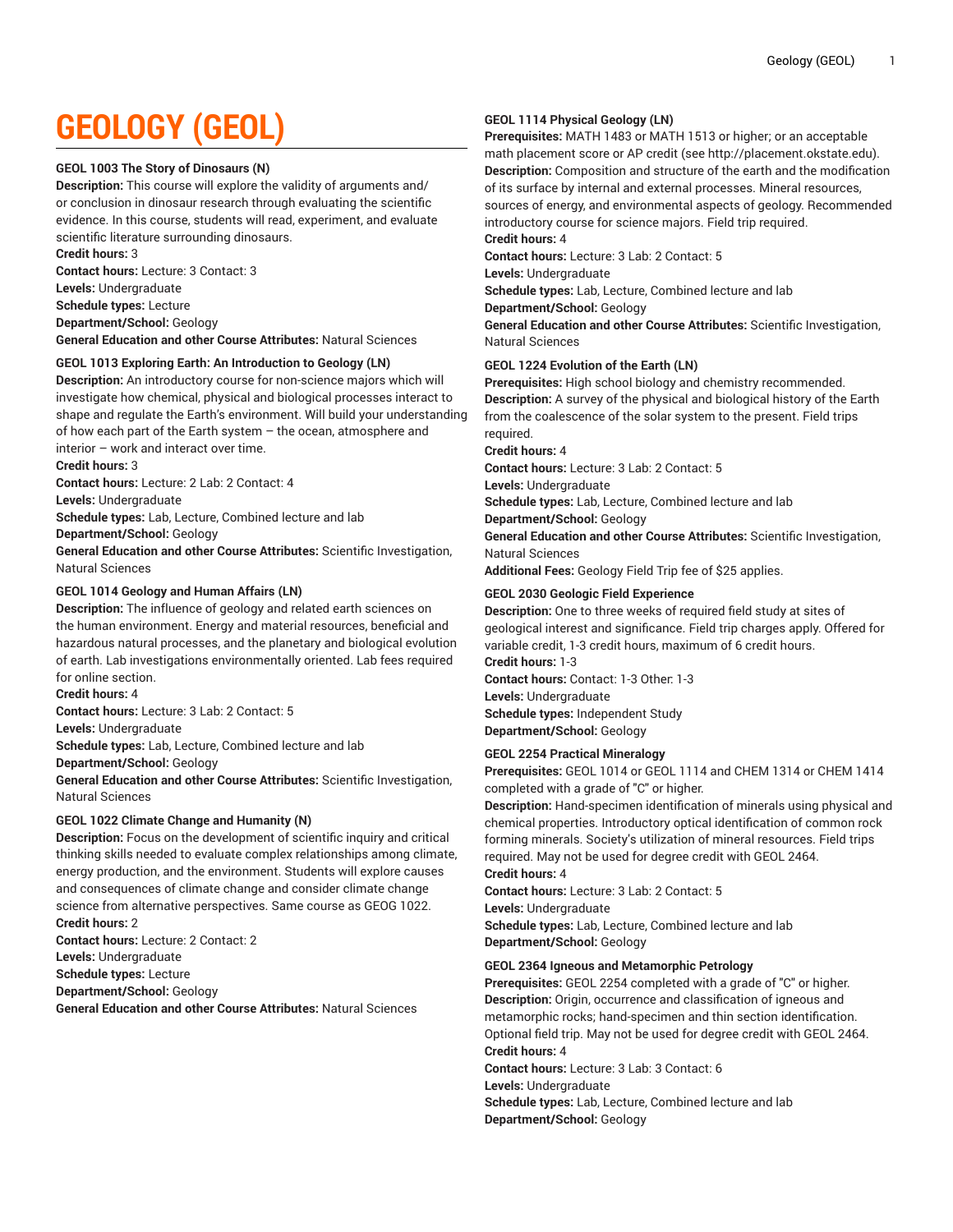## **GEOL 2464 Rocks and Minerals**

**Prerequisites:** (GEOL 1114 or GEOL 1013 or GEOL 1014 or GEOL 3413) and (CHEM 1314 or CHEM 1414 or acceptable AP credit).

**Description:** Origin, occurrence and classification of igneous, sedimentary and metamorphic rocks and minerals; hand-specimen and thin section identification, including optical microscopy. Field trip required. May not be used for degree credit with GEOL 2254 and GEOL 2364.

#### **Credit hours:** 4

**Contact hours:** Lecture: 3 Lab: 2 Contact: 5 **Levels:** Undergraduate

**Schedule types:** Lab, Lecture, Combined lecture and lab **Department/School:** Geology

# **GEOL 2773 Introduction to Planetary Geology (N)**

**Description:** Introduction to the geology of terrestrial planets and moons, exploring volcanism, plate tectonics, atmospheres, and planetary formation, as well as how meteorites and asteroids give insight into the formation of planetary systems.

**Credit hours:** 3 **Contact hours:** Lecture: 3 Contact: 3 **Levels:** Undergraduate **Schedule types:** Lecture **Department/School:** Geology **General Education and other Course Attributes:** Natural Sciences

#### **GEOL 2890 Honors Experience in Geology**

**Prerequisites:** Honors Program participation and concurrent enrollment in designated course(s).

**Description:** A supplemental Honors experience in Geology to partner concurrently with designated lower-division GEOL course(s). This course adds a different intellectual dimension to designated course(s). Offered for fixed credit, 1 credit hour.

**Credit hours:** 1 **Contact hours:** Lecture: 1 Contact: 1 **Levels:** Undergraduate **Schedule types:** Lecture **Department/School:** Geology **General Education and other Course Attributes:** Honors Credit

#### **GEOL 2990 Special Topics in Earth Science**

**Description:** Selected topics in Geoscience presented in lecture or seminar format. Offered for variable credit, 1-3 credit hours, maximum of 6 credit hours.

**Credit hours:** 1-3 **Contact hours:** Lecture: 1-3 Contact: 1-3 **Levels:** Undergraduate **Schedule types:** Lecture **Department/School:** Geology

#### **GEOL 3014 Structural Geology**

**Prerequisites:** Minimum grade of "C" in GEOL 1114 and (PHYS 1114 or PHYS 2014 or acceptable AP credit).

**Description:** Behavior of earth materials during various deformational processes and analysis of the resulting structural features such as folds, faults and fractures.

**Credit hours:** 4

**Contact hours:** Lecture: 3 Lab: 3 Contact: 6

**Levels:** Undergraduate

**Schedule types:** Lab, Lecture, Combined lecture and lab **Department/School:** Geology

#### **GEOL 3034 Principles of Stratigraphy and Sedimentology**

**Prerequisites:** GEOL 1224 and GEOL 2464 each with a grade of "C" or higher.

**Description:** Principles of stratigraphy and their applications. Survey of sedimentary rock types, principles of description and classification, origin of sedimentary deposits, analysis of stratigraphic sequences. Topics include depositional systems; litho- and biostratigraphy; geochronology and chronostratigraphy; magnetic, seismic, and sequence stratigraphy; tectonic vs. climatic controls. Field work required. Previously offered as GEOL 3033.

# **Credit hours:** 4

**Contact hours:** Lecture: 3 Lab: 3 Contact: 6

**Levels:** Undergraduate

**Schedule types:** Lab, Lecture, Combined lecture and lab

**Department/School:** Geology

**Additional Fees:** Geology Field Trip fee of \$85 applies.

# **GEOL 3043 Geology of the National Parks (N)**

**Description:** The geologic characteristics of national parks and scenic regions in North America and throughout the world. Intended for nonmajors.

**Credit hours:** 3

**Contact hours:** Lecture: 3 Contact: 3

**Levels:** Undergraduate

**Schedule types:** Lecture

**Department/School:** Geology **General Education and other Course Attributes:** Natural Sciences

#### **GEOL 3073 Geomorphology**

**Prerequisites:** GEOL 1013 or GEOL 1014 or GEOL 1114 or GEOG 1114. **Description:** This course will outline key concepts in geomorphology including how different geological processes have shaped and are shaping the surface of the Earth. Summary of different geomorphological research methods. Discussion on how exogenic processes such water, glacier and wind weathering produce different landscapes. Discussion on how endogenic processes such as volcanism and tectonism contributes to geomorphological changes. Discussion of how geomorphological changes affect the climate. May not be used for degree credit with GEOL 5073.

**Credit hours:** 3

**Contact hours:** Lecture: 3 Contact: 3 **Levels:** Undergraduate **Schedule types:** Lecture **Department/School:** Geology **Additional Fees:** Geology Field Trip fee of \$45 applies.

#### **GEOL 3103 Paleontology**

**Description:** Basic principles of paleontology involving invertebrates, vertebrates and plants. Course will explore the mechanisms and manifestations of evolution in the fossil record, learn key aspects of fossilized organism identification, and assess paleontology interpretations through hands-on experiential learning exercises. Field trips required.

**Credit hours:** 3

**Contact hours:** Lecture: 2 Lab: 2 Contact: 4 **Levels:** Undergraduate

**Schedule types:** Lab, Lecture, Combined lecture and lab **Department/School:** Geology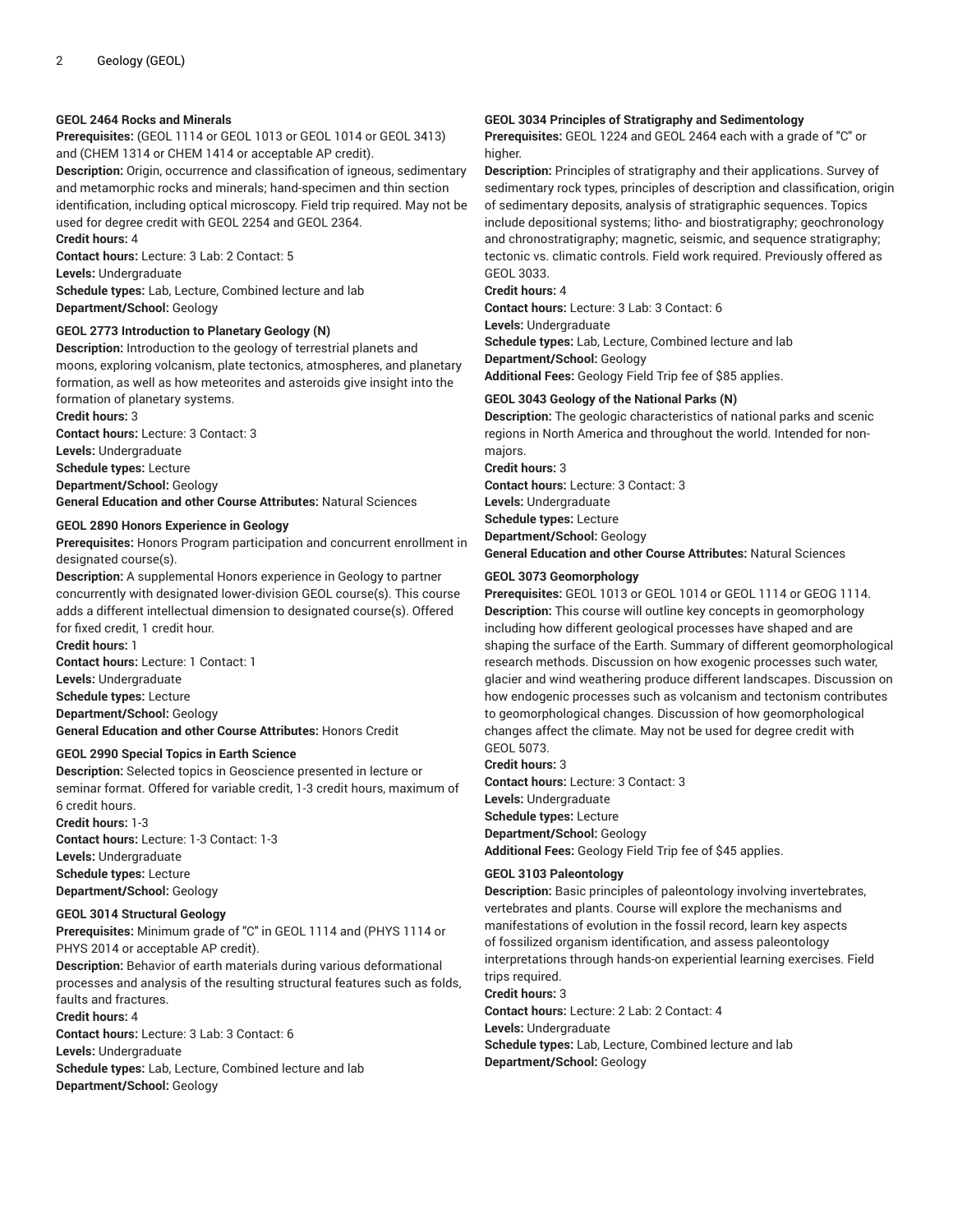# **GEOL 3413 Petroleum Geology for Engineers**

**Prerequisites:** CHEM 1314 or CHEM 1414 with a grade of "C" or better. **Description:** Examination of the fundamental concepts of petroleum geology with an emphasis on applications to drilling and reservoir engineering. Topics include reservoir architecture, traps and seals, the subsurface environment, wireline logs, geophysics and depositional systems. Field trip required. No degree credit for geology majors. **Credit hours:** 3

**Contact hours:** Lecture: 2 Lab: 2 Contact: 4 **Levels:** Undergraduate

**Schedule types:** Lab, Lecture, Combined lecture and lab **Department/School:** Geology

# **GEOL 3503 Environmental Geology (N)**

**Prerequisites:** GEOL 1114 or consent of instructor.

**Description:** Application of geologic principles to environmental issues, including human use of the surface and subsurface of the earth and human interaction with extreme natural events such as earthquakes, floods and landslides. Field trip is required.

**Credit hours:** 3

**Contact hours:** Lecture: 3 Contact: 3

**Levels:** Undergraduate

**Schedule types:** Lecture

**Department/School:** Geology

**General Education and other Course Attributes:** Natural Sciences **Additional Fees:** Geology Field Trip fee of \$38 applies.

#### **GEOL 3513 Earthquakes, Volcanoes, and Disasters (N)**

**Description:** An examination of the causes and effects of natural disasters related to earthquakes, volcanic activity, severe weather, flooding and other natural disasters. The course also examines the effects of these natural hazards on societies and approaches to mitigate the associated risks.

**Credit hours:** 3 **Contact hours:** Lecture: 3 Contact: 3 **Levels:** Undergraduate **Schedule types:** Lecture **Department/School:** Geology **General Education and other Course Attributes:** Natural Sciences

#### **GEOL 3546 Field Geology**

**Prerequisites:** Minimum grade of "C" in GEOL 3014 and GEOL 3034. **Description:** Five weeks of field methods in geology. Required of all geology majors. Transportation and room and board fees required. **Credit hours:** 6

**Contact hours:** Lab: 12 Contact: 12 **Levels:** Undergraduate **Schedule types:** Lab **Department/School:** Geology

#### **GEOL 3890 Advanced Honors Experience in Geology**

**Prerequisites:** Honors Program participation and concurrent enrollment in designated course(s).

**Description:** A supplemental Honors experience in Geology to partner concurrently with designated upper-division GEOL course(s). This course adds a different intellectual dimension to designated course(s). Offered for fixed credit, 1 credit hour, maximum of 8 credit hours. **Credit hours:** 1

**Contact hours:** Lecture: 1 Contact: 1 **Levels:** Undergraduate **Schedule types:** Lecture **Department/School:** Geology **General Education and other Course Attributes:** Honors Credit

#### **GEOL 4023 Petroleum Geology**

**Prerequisites:** GEOL 3014 and GEOL 3034.

**Description:** Origin, migration and accumulation of petroleum, requirements for source rock, reservoir rock and traps. Structure and stratigraphy of selected oil fields. Field trips required. May not be used for degree credit with GEOL 5023. **Credit hours:** 3

**Contact hours:** Lecture: 3 Contact: 3 **Levels:** Undergraduate **Schedule types:** Lecture **Department/School:** Geology

#### **GEOL 4030 Geologic Field Investigation**

**Prerequisites:** GEOL 1013, GEOL 1014, GEOL 1114 or GEOL 1224. **Description:** One to three weeks of required field study at sites of geological interest and significance. Field trip charges apply. Does not substitute for GEOL 3546. Offered for variable credit, 1-3 credit hours, maximum of 6 credit hours.

**Credit hours:** 1-3 **Contact hours:** Lecture: 1-3 Contact: 1-3 **Levels:** Undergraduate **Schedule types:** Lecture **Department/School:** Geology

# **GEOL 4103 Introduction to Geophysical Exploration**

**Prerequisites:** MATH 2153 and a "C" or better in PHYS 1214 or PHYS 2114 or acceptable AP credit.

**Description:** An overview of geophysical methods and their applications to exploration, environmental and engineering problems. Seismic reflection and refraction methods, gravity, magnetic, resistivity and electromagnetic methods. A field trip required. May not be used for degree credit with GEOL 5103.

# **Credit hours:** 3

**Contact hours:** Lecture: 2 Lab: 2 Contact: 4 **Levels:** Undergraduate **Schedule types:** Lab, Lecture, Combined lecture and lab **Department/School:** Geology

#### **GEOL 4113 Seismic Interpretation**

**Prerequisites:** GEOL 4103 with minimum grade of "C" or better. **Description:** Examination of the reflection seismic interpretation methods with emphasis on the oil and gas industry. Both structural and stratigraphic methods. Hands-on interpretation using a standard industry software package. May not be used for degree credit with GEOL 5213. **Credit hours:** 3

**Contact hours:** Lecture: 3 Contact: 3 **Levels:** Undergraduate **Schedule types:** Lecture **Department/School:** Geology

#### **GEOL 4213 Plate Tectonics**

**Prerequisites:** GEOL 3014 with a grade of "C" or higher.

**Description:** Earth's evolution within the framework of plate tectonics. Examination of structural associations in relation to tectonic plate boundaries. Mechanisms for plate tectonics and implication for resources and the environment. May not be used for degree credit with GEOL 6213.

#### **Credit hours:** 3

**Contact hours:** Lecture: 3 Contact: 3 **Levels:** Undergraduate **Schedule types:** Lecture **Department/School:** Geology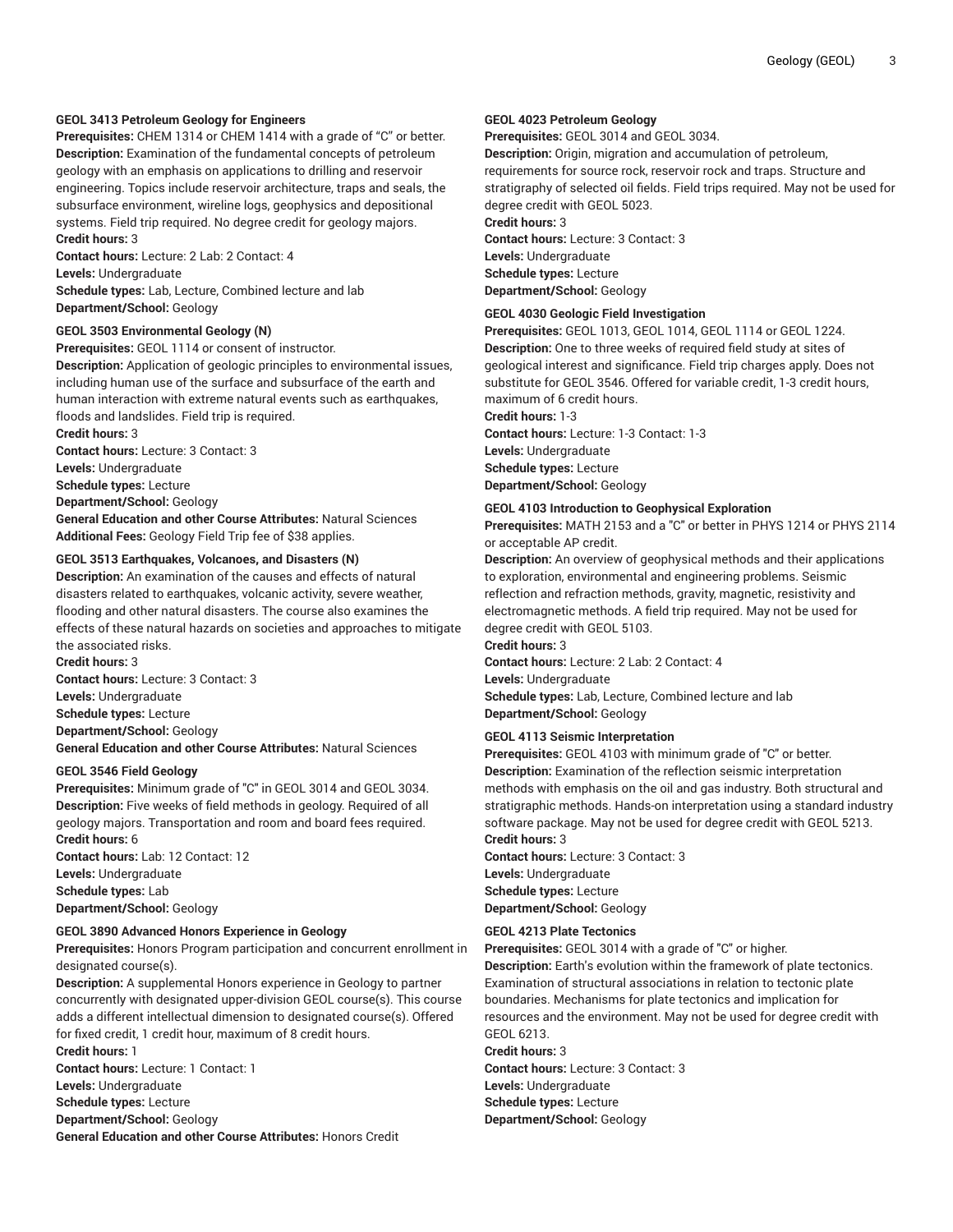# **GEOL 4300 Geology Colloquium**

#### **Prerequisites:** Geology majors only.

**Description:** Discussion of selected topics in the geological sciences with emphasis on professional presentation practices. Offered for fixed c1 credit hour, maximum of 4 credit hours.

**Credit hours:** 1

**Contact hours:** Lecture: 1 Contact: 1

**Levels:** Undergraduate

**Schedule types:** Lecture **Department/School:** Geology

**GEOL 4303 Geophysical Field Methods**

**Prerequisites:** GEOL 4103.

**Description:** Hands-on field investigations using the different geophysical surveying methods including electrical resistivity/induced polarization, self potential, electromagnetic, ground penetrating radar, gravity, magnetic, and seismic reflection and refraction. Instrumentation, field data acquisition, and interpretation will be emphasized. Several field trips and field projects required.

**Credit hours:** 3

**Contact hours:** Lecture: 2 Lab: 2 Contact: 4 **Levels:** Undergraduate **Schedule types:** Lab, Lecture, Combined lecture and lab **Department/School:** Geology

# **GEOL 4313 Introduction to Well Log Analysis**

**Prerequisites:** GEOL 3034 with a grade of C or better.

**Description:** Introduction for undergraduate Geology majors to basic properties of wireline well logs, including identification of lithology, influence of borehole fluids, porosity and permeability on well log properties. Some exercises involve concurrent interpretation of well logs and core samples. Course includes lectures, in-class exercises, homework and exams. No credit for students who have completed GEOL 4323 or GEOL 5353.

**Credit hours:** 3 **Contact hours:** Lecture: 3 Contact: 3 **Levels:** Undergraduate **Schedule types:** Lecture **Department/School:** Geology

# **GEOL 4323 Applied Well Log Analysis for Engineers**

**Prerequisites:** GEOL 3413 with a grade of "C" or higher. **Description:** This is a core course for the Minor in Petroleum Engineering. Course material builds on information to prerequisite course Geology 3413. This course covers geologic interpretation of reservoir characteristics based on a variety of well logs; quantitative determination of porosity and permeability, reservoir fluids and how they influence well log properties, calculation of water saturation, introduction to unconventional reservoirs, drilling and logging in lateral holes. May not be used for degree credit with GEOL 4313 or GEOL 5353. **Credit hours:** 3

**Contact hours:** Lecture: 3 Contact: 3 **Levels:** Undergraduate **Schedule types:** Lecture **Department/School:** Geology

#### **GEOL 4343 Advanced Petrophysics**

**Prerequisites:** Minimum grade of "C" in PHYS 2014.

**Description:** Provides theoretical background on physical, chemical, and electrical principles involved in routine core analysis (RCA) and special core analysis (SCAL) generic data acquisition, as well as practical experience in applying computational methods to infer petrophysical properties of rocks from RCA and SCAL data. May not be used for degree credit with GEOL 5343.

**Credit hours:** 3 **Contact hours:** Lecture: 3 Contact: 3 **Levels:** Undergraduate **Schedule types:** Lecture **Department/School:** Geology

#### **GEOL 4403 Geochemistry**

**Prerequisites:** GEOL 1014 or GEOL 1114 or consent of instructor; CHEM 1515 or concurrent enrollment.

**Description:** Application of chemical principles to geological processes. Modeling water-rock interaction and understanding water quality. May not be used for degree credit with GEOL 5403.

**Credit hours:** 3

**Contact hours:** Lecture: 2 Lab: 2 Contact: 4

**Levels:** Undergraduate

**Schedule types:** Lab, Lecture, Combined lecture and lab **Department/School:** Geology

# **GEOL 4433 Applied Geostatistics**

**Prerequisites:** MATH 2144 with a grade of "C" or higher.

**Description:** Application of geostatistical principles and tools to solve geology problems associated with the uncertainty and spatial variability of geological data. The focus is on petroleum and hydrological systems. May not be used for degree credit with GEOL 5333.

**Credit hours:** 3

**Contact hours:** Lecture: 3 Contact: 3 **Levels:** Undergraduate **Schedule types:** Lecture **Department/School:** Geology

#### **GEOL 4453 Hydrogeology**

**Prerequisites:** Minimum grade of "C" or better in PHYS 1114 or PHYS 2014.

**Description:** The water cycle and ground-water systems as well as general problems related to ground-water occurrence, quantity, quality and pollution. Field trip required.

**Credit hours:** 3 **Contact hours:** Lecture: 3 Contact: 3 **Levels:** Undergraduate **Schedule types:** Lecture **Department/School:** Geology

**Additional Fees:** Geology Field Trip fee of \$75 applies.

# **GEOL 4463 Physical Hydrogeology**

**Prerequisites:** GEOL 4453 or similar; PHYS 2114. **Description:** Physical ground-water systems. Realistic problems to acquaint students with ground-water occurrence and movement. Geologic, geophysical, hydraulic testing and modeling techniques used to define an actual ground-water system. Ground-water regulations. Field trips required. **Credit hours:** 3

**Contact hours:** Lecture: 3 Contact: 3

**Levels:** Undergraduate

**Schedule types:** Lecture

**Department/School:** Geology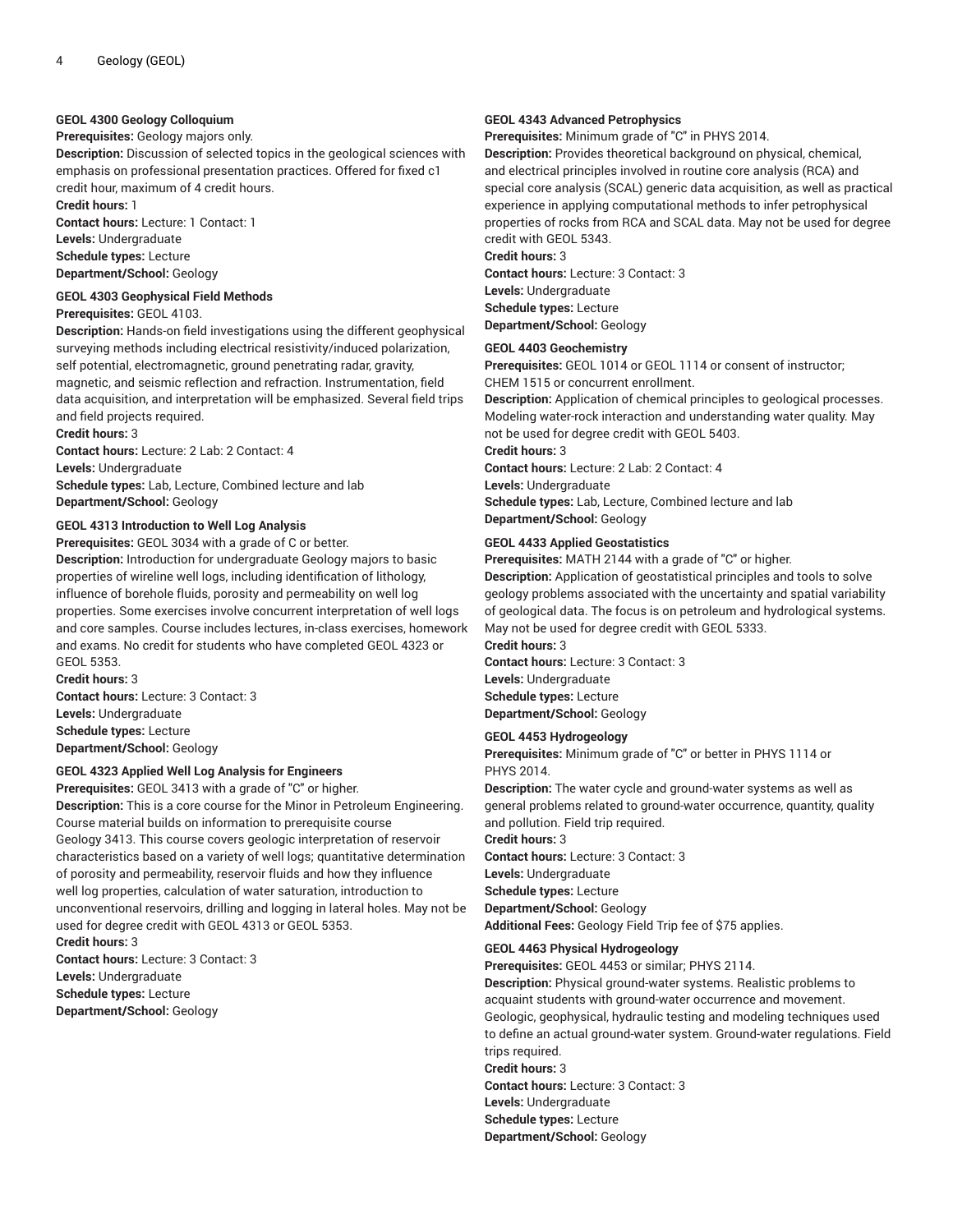# **GEOL 4503 Introduction to Oceanography (N)**

**Prerequisites:** College-level chemistry recommended.

**Description:** Oceanography is an interdisciplinary field incorporating geology, physics, chemistry, and biology. This class will introduce students to oceanic and sedimentary processes, including plate tectonics, oceanic circulation, seawater chemistry, beaches and coastlines, benthic/pelagic sea life, and environmental concerns. Students will also discuss social, political, and economic topics that relate to the ocean.

**Credit hours:** 3 **Contact hours:** Lecture: 3 Contact: 3 **Levels:** Undergraduate **Schedule types:** Lecture **Department/School:** Geology **General Education and other Course Attributes:** Natural Sciences

# **GEOL 4513 Marine Geology**

**Prerequisites:** Minimum grade of "C" in: GEOL 3034 and PHYS 1114 or PHYS 2014.

**Description:** Comprehensive examination of the geology of the ocean basins. Topics include techniques of data collection and interpretation; shoreline, shelf and deep ocean processes; physical oceanography; origin and distribution of marine sediments; paleoceanography; marine mineral resources; marine tectonics and ocean history. May not be used for degree credit with GEOL 5513.

**Credit hours:** 3 **Contact hours:** Lecture: 3 Contact: 3 **Levels:** Undergraduate **Schedule types:** Lecture **Department/School:** Geology

# **GEOL 4543 Introduction to Exploration Seismology**

**Prerequisites:** Minimum grade of "C" or better in GEOL 4103. **Description:** Introduction to theory, techniques, and application of seismic to field of hydrocarbon, groundwater, and minerals exploration. Review of fundamentals of wave propagation, historical development of the science, and current literature on application and instrumentation. **Credit hours:** 3

**Contact hours:** Lecture: 3 Contact: 3 **Levels:** Undergraduate **Schedule types:** Lecture **Department/School:** Geology

#### **GEOL 4573 Marine Biogeochemical Cycles**

**Prerequisites:** GEOL 3034 with a grade of "C" or better and GEOL 4403 or concurrent enrollment.

**Description:** Analysis of the interactions between geological processes, biological activity, and chemical cycling for a range of elements. Limited discussion of atmospheric, terrestrial, and freshwater systems as they impact the oceans will also be discussed. Includes discussions of changes in elemental cycles through Earth's history and comparison to present-day patterns. May not be used for degree credit with GEOL 5573. **Credit hours:** 3

**Contact hours:** Lecture: 3 Contact: 3 **Levels:** Undergraduate **Schedule types:** Lecture **Department/School:** Geology

#### **GEOL 4583 Environmental Data Analytics**

**Prerequisites:** Minimum grade of "C" in MATH 2144.

**Description:** Provides theoretical background and practical experience in extracting meaning from complex and heterogeneous environmental data sources to understand and manage the natural environment (geosphere, hydrosphere, biosphere, and atmosphere). May not be used for degree credit with GEOL 5583.

# **Credit hours:** 3

**Contact hours:** Lecture: 3 Contact: 3 **Levels:** Undergraduate **Schedule types:** Lecture **Department/School:** Geology

#### **GEOL 4613 Magmatism and Metmorphism**

**Description:** Exploration of the processes and environments in which magmatic and metamorphic rocks form, using aspects of mineralogy, petrology, geochemistry and plate tectonics. Will include lab and field examination of rocks, use of phase diagrams, thermodynamics and geochemical data. Field Trip required.

**Credit hours:** 3

**Contact hours:** Lecture: 2 Lab: 2 Contact: 4 **Levels:** Undergraduate **Schedule types:** Lab, Lecture, Combined lecture and lab **Department/School:** Geology

#### **GEOL 4643 Seismic Data Processing**

**Prerequisites:** MinimumGEOL 4103 or equivalent, or consent of instructor. **Description:** Theoretical background and practical training in the processing of seismic reflection and refraction data for petroleum, environmental, and engineering applications. Hands-on digital data processing using standard industry software. Topics to be covered include digital filtering, statics corrections, velocity analysis, deconvolution, stacking, and migration. May not be used for degree credit with GEOL 5643.

# **Credit hours:** 3

**Contact hours:** Lecture: 3 Contact: 3 **Levels:** Undergraduate **Schedule types:** Lecture **Department/School:** Geology

#### **GEOL 4673 Economic Geology**

**Prerequisites:** GEOL 2464 with a grade of "C" or better. **Description:** The distribution, geological setting and genesis of metalliferous and non-metalliferous mineral deposits of economic value. Factors controlling the formation of these deposits and the linkages with many other geologic processes covered in other courses are explored. **Credit hours:** 3

**Contact hours:** Lecture: 2 Lab: 2 Contact: 4 **Levels:** Undergraduate **Schedule types:** Lab, Lecture, Combined lecture and lab **Department/School:** Geology

#### **GEOL 4753 Volcanology**

**Prerequisites:** GEOL 2464 completed with a grade of "C" or higher. **Description:** Examination of volcanic processes, products, and structures on Earth and other terrestrial bodies. Optional field trip. May not be used for degree credit with GEOL 5753. **Credit hours:** 3

**Contact hours:** Lecture: 3 Contact: 3 **Levels:** Undergraduate **Schedule types:** Lecture **Department/School:** Geology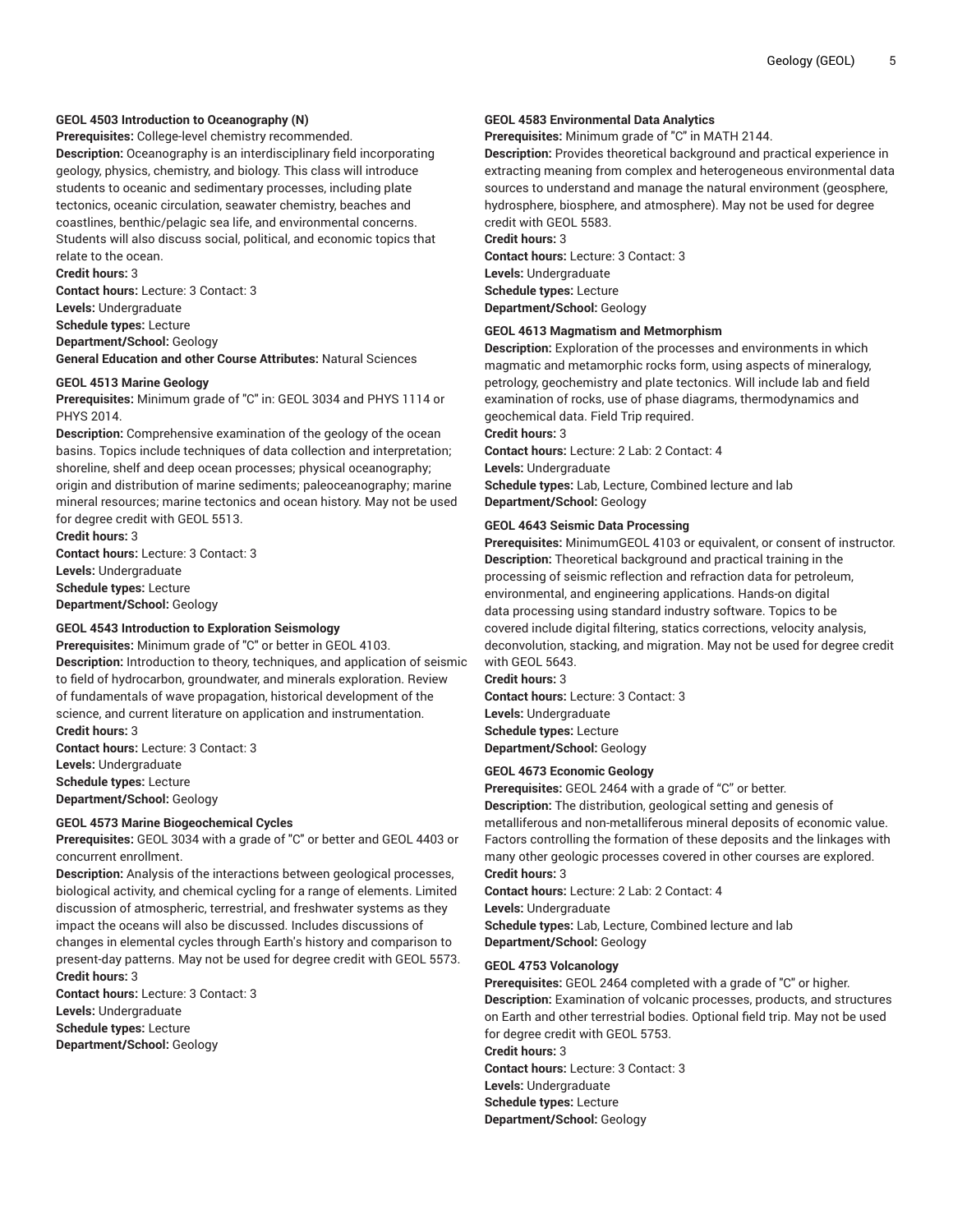# **GEOL 4773 Planetary Geology (N)**

**Prerequisites:** GEOL 1114 (required) and GEOL 3073 (recommended). **Description:** Geology of planets and planetary bodies, including geomorphology, tectonics, geochemistry, and geophysics; perspectives on exploration; and life in the universe.

**Credit hours:** 3

**Contact hours:** Lecture: 3 Contact: 3

**Levels:** Undergraduate **Schedule types:** Lecture **Department/School:** Geology **General Education and other Course Attributes:** Natural Sciences

#### **GEOL 4981 Geoscience Internship**

**Prerequisites:** Consent of instructor. **Description:** Student participation in a research project during an internship in a Geoscience-related professional work setting. Graded on a pass/fail basis. **Credit hours:** 1 **Contact hours:** Contact: 1 Other: 1 **Levels:** Undergraduate

**Schedule types:** Independent Study **Department/School:** Geology

#### **GEOL 4990 Special Problems in Earth Science**

#### **Prerequisites:** Permission of instructor.

**Description:** Individually designed study projects involving assigned reading, library work, field work, laboratory work or a combination of these. Field trips may be required. Offered for variable credit, 1-3 credit hours, maximum of 9 credit hours.

**Credit hours:** 1-3

**Contact hours:** Contact: 1-3 Other: 1-3 **Levels:** Undergraduate **Schedule types:** Independent Study **Department/School:** Geology

#### **GEOL 4993 Senior Honors Thesis**

**Prerequisites:** Departmental invitation, senior standing,

**Description:** Honors Program participation. A guided reading and research program ending with an honors thesis under the direction of a senior faculty member, with second faculty reader and oral examination. Required for graduation with departmental honors in geology.

**Credit hours:** 3 **Contact hours:** Lecture: 3 Contact: 3 **Levels:** Undergraduate **Schedule types:** Lecture **Department/School:** Geology

# **GEOL 5000 Master's Thesis**

**Prerequisites:** Approval of graduate committee. **Description:** Work toward master's thesis in geology. Offered for variable credit, 1-6 credit hours, maximum of 6 credit hours. **Credit hours:** 1-6 **Contact hours:** Contact: 1-6 Other: 1-6 **Levels:** Graduate **Schedule types:** Independent Study

#### **Department/School:** Geology

#### **GEOL 5023 Petroleum Geology**

**Prerequisites:** GEOL 3014 and GEOL 3034.

**Description:** Origin, migration and accumulation of petroleum, requirements for source rock, reservoir rock and traps. Structure and stratigraphy of selected oil fields. Field trips required. May not be used for degree credit with GEOL 4023. **Credit hours:** 3

**Contact hours:** Lecture: 3 Contact: 3 **Levels:** Graduate **Schedule types:** Lecture **Department/School:** Geology

#### **GEOL 5030 Geologic Field Investigation**

**Description:** One to three weeks of required field study at sites of geological interest and significance. Emphasis will be placed on applicability to graduate research. Field trip charges apply. Offered for variable credit, 1-3 credit hours, maximum of 6 credit hours.

**Credit hours:** 1-3 **Contact hours:** Lecture: 1-3 Contact: 1-3 **Levels:** Graduate **Schedule types:** Lecture **Department/School:** Geology

# **GEOL 5073 Geomorphology**

**Prerequisites:** GEOL 1013 or GEOL 1014 or GEOL 1114 or GEOG 1114. **Description:** This course will outline key concepts in geomorphology including how different geological processes have shaped and are shaping the surface of the Earth. Summary of different geomorphological research methods. Discussion on how exogenic processes such as water, glacier and wind weathering produce different landscapes. Discussion on how endogenic processes such as volcanism and tectonism contributes to geomorphological changes. Discussion of how geomorphological changes affect the climate. May not be used for degree credit with GEOL 3073.

**Credit hours:** 3 **Contact hours:** Lecture: 3 Contact: 3 **Levels:** Graduate **Schedule types:** Lecture **Department/School:** Geology

#### **GEOL 5093 Quaternary Geology and Geochronology**

**Prerequisites:** GEOL 3034; MATH 1715 or equivalent; PHYS 2014 and PHYS 2114 or equivalent. All with a grade of "C" or higher. **Description:** Examination of the causes and effects of climate change during the ice ages. Survey of dating methods applicable to the Quaternary, including radiocarbon and optical luminescence. Topics include the use of oxygen isotope proxy records, paleomagnetism, cosmogenic nuclides, isostasy and post-glacial rebound, causes of sealevel change, and ice age history. **Credit hours:** 3

**Contact hours:** Lecture: 3 Contact: 3 **Levels:** Graduate **Schedule types:** Lecture **Department/School:** Geology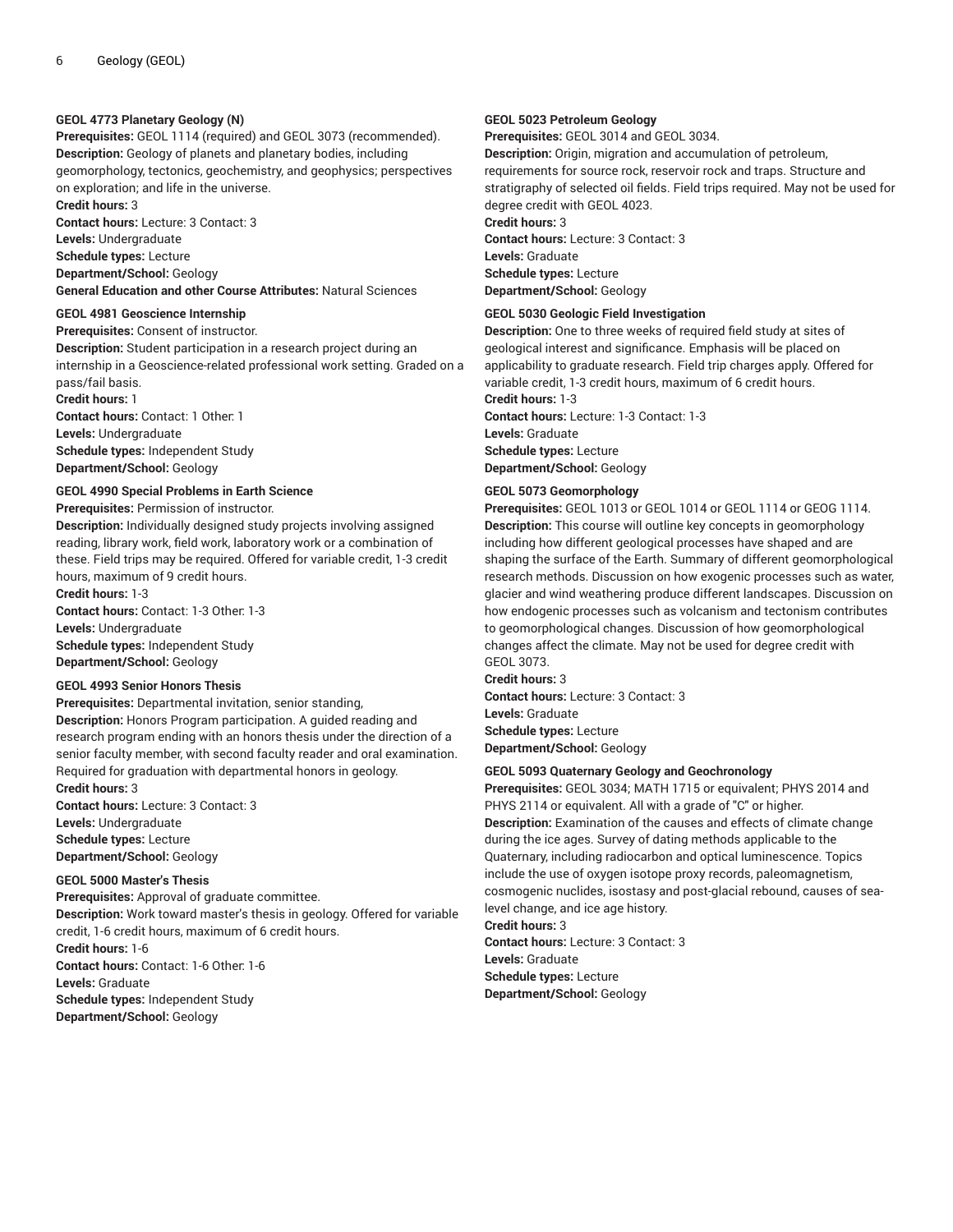# **GEOL 5100 Problems in Hydrogeology**

#### **Prerequisites:** GEOL 4453.

**Description:** Advanced problems in hydrogeology with emphasis on quantitative methods. Field trips may be required. Offered for variable credit, 1-4 credit hours, maximum of 8 credit hours.

**Credit hours:** 1-4

**Contact hours:** Contact: 1-4 Other: 1-4 **Levels:** Graduate **Schedule types:** Independent Study

**Department/School:** Geology

# **GEOL 5103 Introduction to Geophysical Exploration**

**Prerequisites:** MATH 2153 and a "C" or better in PHYS 1214 or PHYS 2114 or acceptable AP credit.

**Description:** An overview of geophysical methods and their applications to exploration, environmental and engineering problems. Seismic reflection and refraction methods, gravity, magnetic, resistivity and electromagnetic methods. Field trip required. May not be used for degree credit with GEOL 4103.

**Credit hours:** 3

**Contact hours:** Lecture: 2 Lab: 2 Contact: 4

**Levels:** Graduate

**Schedule types:** Lab, Lecture, Combined lecture and lab **Department/School:** Geology

# **GEOL 5133 Structural Styles in Oil and Gas Exploration**

**Prerequisites:** GEOL 3014 with a grade of "C" or higher.

**Description:** The theoretical, experimental and descriptive approach to structural styles formed by different tectonic stresses (i.e. extensional, contractional, strike-slip and salt tectonics) and their importance in oil and gas exploration. Course previously offered as GEOL 5203. **Credit hours:** 3

**Contact hours:** Lecture: 3 Contact: 3 **Levels:** Graduate **Schedule types:** Lecture **Department/School:** Geology

#### **GEOL 5143 Geological Remote Sensing**

**Prerequisites:** GEOL 1013 or GEOL 1114 and PHYS 1114 or PHYS 2014 each with a minimum grade of "C".

**Description:** Many applications of remote sensing exist for geological and environmental issues, and this course introduces the techniques and processes including digital signal processing, statistical data extraction, image enhancement and classification. Students will experiment with different techniques and formulate a research project that can be answered using the techniques.

**Credit hours:** 3

**Contact hours:** Lecture: 2 Lab: 2 Contact: 4

**Levels:** Graduate

**Schedule types:** Lab, Lecture, Combined lecture and lab **Department/School:** Geology

# **GEOL 5183 Paleontology and Paleoceanographic Reconstruction**

**Prerequisites:** Graduate standing or permission of instructor. **Description:** This course examines invertebrates, the process of fossilization, taphonomy, and fossil uses in paleontologic reconstructions and biostratigraphy. Students are instructed and expected to complete various sample preparation techniques used in fossil examination. This course has a lecture and lab component. Students in this course should have a basic understanding of biology and evolution. Major ideas and background information will be provided in this course so anyone interested is welcome.

# **Credit hours:** 3

**Contact hours:** Lecture: 2 Lab: 2 Contact: 4

**Levels:** Graduate

**Schedule types:** Lab, Lecture, Combined lecture and lab **Department/School:** Geology

#### **GEOL 5213 Seismic Interpretation**

**Prerequisites:** GEOL 4103 with minimum grade of "C" or better. **Description:** Examination of reflection seismic interpretation methods with emphasis on the oil and gas industry. Both structural and stratigraphic methods. Hands-on interpretation using a standard industry software package. Same course as GEOL 4113. Previously offered as GEOL 4203. May not be used for degree credit with GEOL 4113.

**Credit hours:** 3

**Contact hours:** Lecture: 3 Contact: 3 **Levels:** Graduate **Schedule types:** Lecture

**Department/School:** Geology

#### **GEOL 5223 Advanced Methods in Structural Geology Prerequisites:** GEOL 3014.

**Description:** Techniques in modern structural geology are changing fast. Students in this course will learn to use cutting-edge techniques in structural analysis to solve problems in the geosciences. At the end of this course, you will have collected structural data using a digital data system, analyzed geodetic data to calculate strain, use data collected from uncrewed aerial vehicles to create digital elevation models and characterize fractures, and conduct traditional fracture analyses from outcrop data. Field trips required.

**Credit hours:** 3

**Contact hours:** Lecture: 3 Contact: 3

**Levels:** Graduate **Schedule types:** Lecture

**Department/School:** Geology

# **GEOL 5233 Trace Element Geochemistry**

**Prerequisites:** One year of chemistry and GEOL 4403 or equivalent and GEOL 3034 or equivalent.

**Description:** Examination of the behavior of various trace elements in aqueous and sedimentary environments. Availability and mobility of trace elements, characterization of geochemical environments, and application to geologic problems.

**Credit hours:** 3

**Contact hours:** Lecture: 2 Lab: 2 Contact: 4 **Levels:** Graduate **Schedule types:** Lab, Lecture, Combined lecture and lab **Department/School:** Geology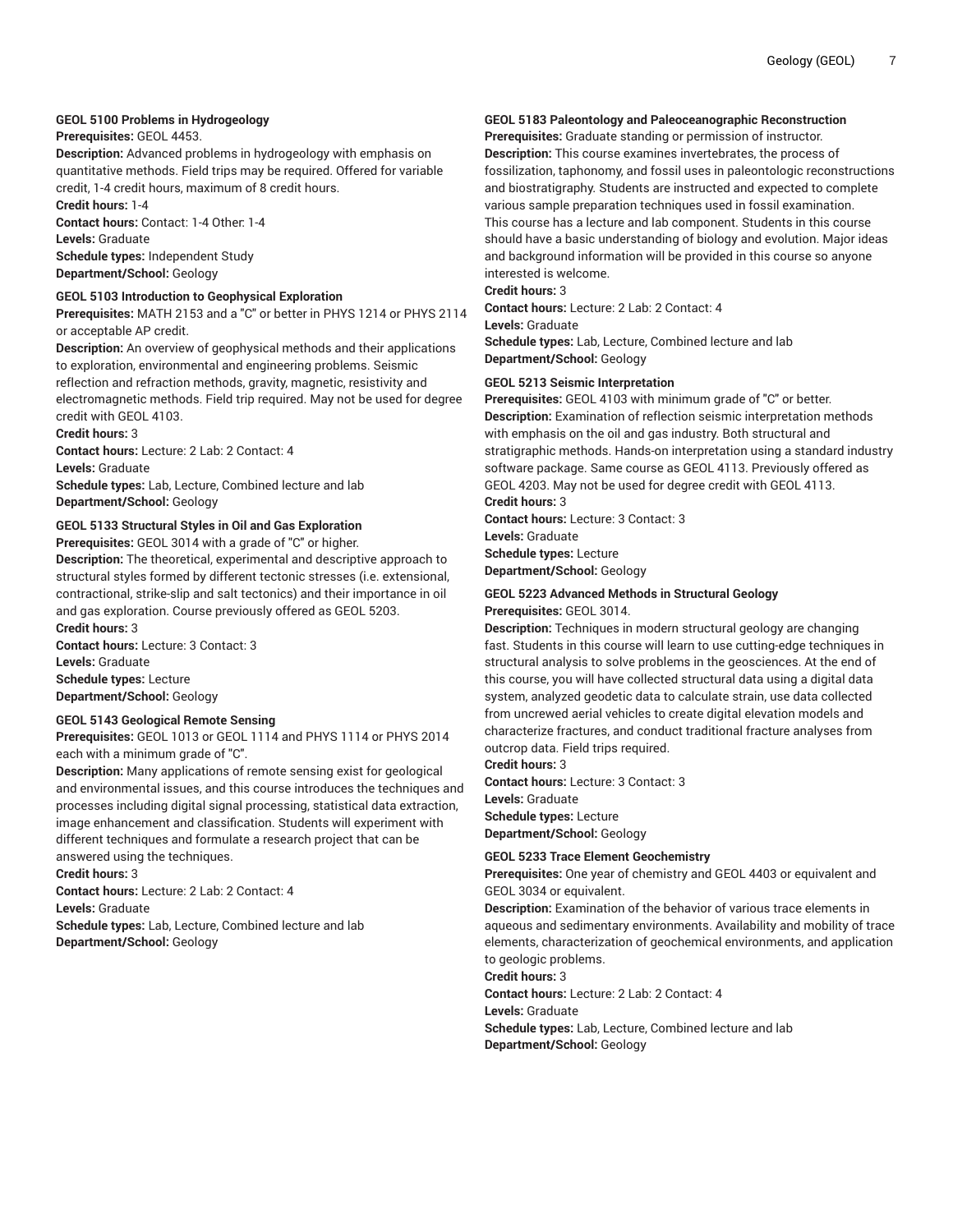# **GEOL 5243 Research Methods and Techniques in Geosciences**

**Description:** Application of the scientific method to geosciences research; introduction to library and internet searches; writing competitive research proposals; managing research activities; and disseminating research results.

**Credit hours:** 3

**Contact hours:** Lecture: 2 Contact: 3 Other: 1

**Levels:** Graduate

**Schedule types:** Discussion, Combined lecture & discussion, Lecture **Department/School:** Geology

**GEOL 5253 Petrology and Diagenesis of Clastic Rocks**

**Prerequisites:** GEOL 3034.

**Description:** Examination of petrology and depositional facies of sandstones and shales. Identification of detrital and diagenetic constituents and determination of paragenetic sequence of diagenetic events. The effect of burial and thermal history on reservoir quality. Field trips required.

**Credit hours:** 3

**Contact hours:** Lecture: 3 Contact: 3 **Levels:** Graduate **Schedule types:** Lecture **Department/School:** Geology

# **GEOL 5273 Depositional Systems**

**Prerequisites:** GEOL 3034, GEOL 3546.

**Description:** Examination of the processes within depositional environments and the facies they form. Focus on the environmental interpretation of rocks, cores and seismic profiles based on their composition, texture, character, stacking pattern and sedimentary structures. Emphasis on clastic systems. Field trips required. **Credit hours:** 3

**Contact hours:** Lecture: 3 Contact: 3 **Levels:** Graduate **Schedule types:** Lecture **Department/School:** Geology

#### **GEOL 5283 Subsurface Geologic Methods**

**Prerequisites:** GEOL 3014, GEOL 3034.

**Description:** Use of subsurface geologic information from cores and well logs to prepare maps and identify oil and gas prospects. Field trips required.

# **Credit hours:** 3

**Contact hours:** Lecture: 2 Lab: 2 Contact: 4 **Levels:** Graduate **Schedule types:** Lab, Lecture, Combined lecture and lab

**Department/School:** Geology

#### **GEOL 5300 Geology Colloquium**

**Prerequisites:** Graduate standing.

**Description:** Discussion of selected topics in the geological sciences with emphasis on professional presentation practices. Offered for fixed 1 credit hour, maximum of 2 credit hours.

**Credit hours:** 1 **Contact hours:** Lecture: 1 Contact: 1 **Levels:** Graduate **Schedule types:** Lecture **Department/School:** Geology

#### **GEOL 5313 Plate Tectonics**

**Prerequisites:** GEOL 3014 with a grade of "C" or higher.

**Description:** Study of the Earth's past and present tectonic environments within the framework of plate tectonics. Systematic examination of structural associations in relation to their spatial distributions around and within plate boundaries. Outlining the temporal evolution of the crust. Discussion on mechanisms for plate tectonics. Implication of plate tectonics in terms of resources and the environment. May not be used for degree credit with GEOL 4213.

**Credit hours:** 3 **Contact hours:** Lecture: 3 Contact: 3 **Levels:** Graduate **Schedule types:** Lecture **Department/School:** Geology

#### **GEOL 5333 Applied Geostatistics**

**Prerequisites:** MATH 2144 with a grade of "C" or higher. **Description:** Application of geostatistical principles and tools to solve geology problems associated with the uncertainty and spatial variability of geological data. The focus is on petroleum and hydrological systems. May not be used for degree credit with GEOL 4433.

**Credit hours:** 3 **Contact hours:** Lecture: 3 Contact: 3 **Levels:** Graduate **Schedule types:** Lecture **Department/School:** Geology

# **GEOL 5343 Advanced Petrophysics**

**Prerequisites:** Minimum grade of "C" in PHYS 2014.

**Description:** Provides theoretical background on physical, chemical, and electrical principles involved in routine core analysis (RCA) and special core analysis (SCAL) generic data acquisition, as well as practical experience in applying computational methods to infer petrophysical properties of rocks from RCA and SCAL data. May not be used for degree credit with GEOL 4343.

**Credit hours:** 3

**Contact hours:** Lecture: 3 Contact: 3 **Levels:** Graduate **Schedule types:** Lecture **Department/School:** Geology

#### **GEOL 5353 Advanced Well Log Analysis**

**Prerequisites:** GEOL 3034 or consent of instructor.

**Description:** The geologic interpretation of a variety of well logs, emphasized, as well as quantitative methods. Some exercises involve concurrent interpretation of well logs and core samples, or well logs and bit cuttings. Field trips may be required. May not be used for degree credit with GEOL 4313 or GEOL 4323.

**Credit hours:** 3 **Contact hours:** Lecture: 3 Contact: 3 **Levels:** Graduate **Schedule types:** Lecture **Department/School:** Geology

# **GEOL 5363 Carbonate Depositional Systems**

**Prerequisites:** GEOL 3034 with a grade of "C" or higher. **Description:** Survey course of the main types of carbonate sediments and depositional environments. **Credit hours:** 3 **Contact hours:** Lecture: 3 Contact: 3 **Levels:** Graduate **Schedule types:** Lecture **Department/School:** Geology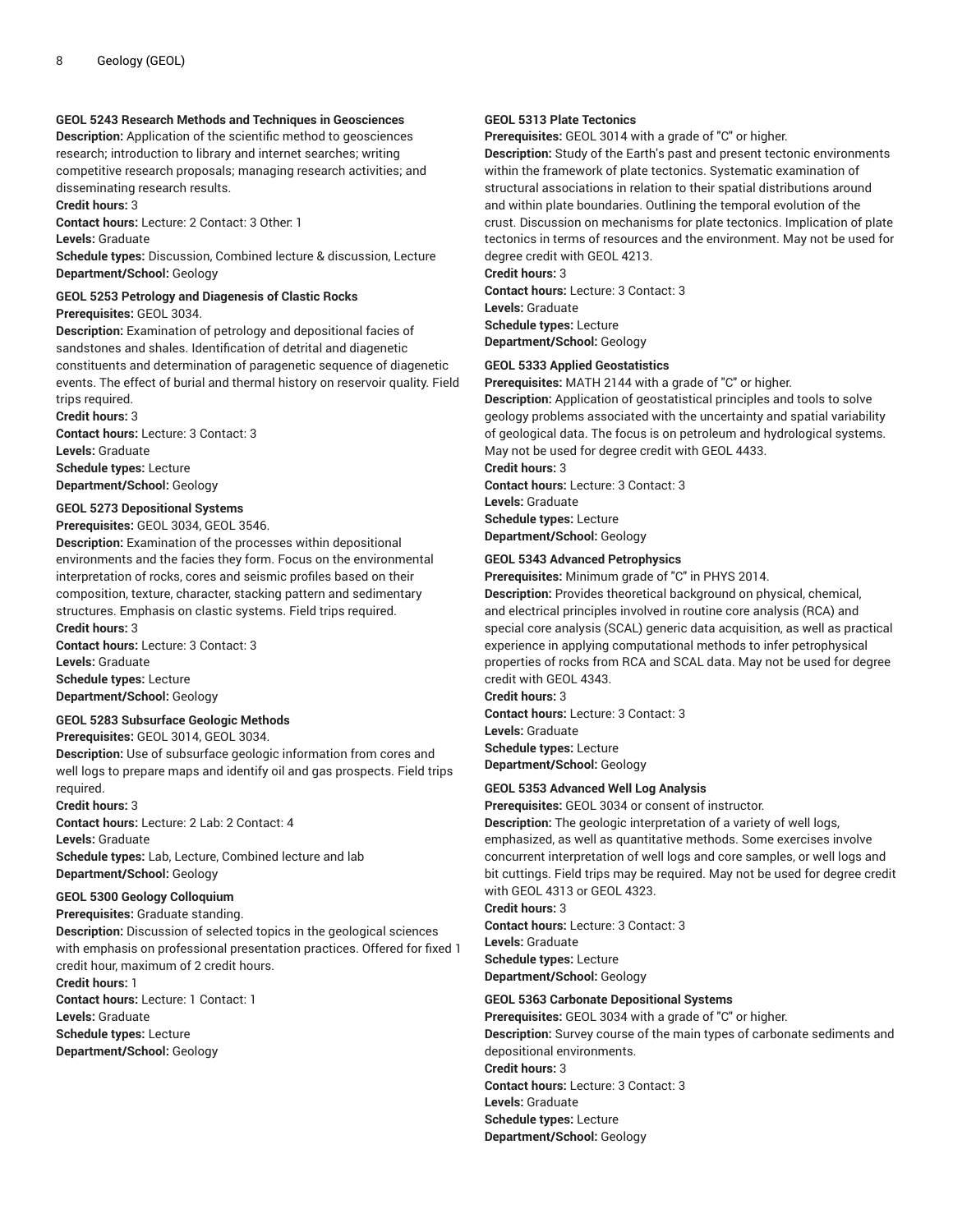# **GEOL 5383 Sequence Stratigraphy**

**Prerequisites:** GEOL 5253, GEOL 5353, GEOL 5363.

**Description:** Principles of sequence stratigraphy including carbonate and siliciclastic dominated intracratonic basins. Integration of surface and subsurface data in projects. Field trips required.

**Credit hours:** 3

**Contact hours:** Lecture: 2 Lab: 2 Contact: 4 **Levels:** Graduate

**Schedule types:** Lab, Lecture, Combined lecture and lab **Department/School:** Geology

#### **GEOL 5393 Stratigraphy of the Midcontinent**

**Prerequisites:** GEOL 3034 with a grade of "C" or higher. **Description:** This course will examine Paleozoic stratigraphy of the North American Midcontinent consisting of Texas, Oklahoma, Kansas, Nebraska, Missouri, and northwestern Arkansas. The course will consist of lectures, student presentations, and extensive field work that will serve to familiarize the students with the surface and subsurface relationships of geologic formation and their potential for commercial exploitation for oil and gas resources.

**Credit hours:** 3

**Contact hours:** Lecture: 2 Lab: 3 Contact: 5 **Levels:** Graduate

**Schedule types:** Lab, Lecture, Combined lecture and lab **Department/School:** Geology

# **GEOL 5403 Geochemistry**

**Prerequisites:** Graduate Standing required.

**Description:** Application of chemical principles to geological processes. Modelling water-rock interaction and understanding water quality. No degree credit for students with credit in GEOL 4403. **Credit hours:** 3

**Contact hours:** Lecture: 2 Lab: 2 Contact: 4

**Levels:** Graduate

**Schedule types:** Lab, Lecture, Combined lecture and lab **Department/School:** Geology

# **GEOL 5413 Applied Petroleum Geology for Engineers**

**Description:** This course introduces graduate level engineering students to the fundamental concepts of geologic science with emphasis on application to reservoir evaluation, drilling and production of hydrocarbon accumulation. Weekly labs provide hands-on exercises of techniques used for reservoir evaluation. A term project allows graduate students to synthesize concepts from lectures and techniques learned in lab, to evaluate the economic potential of an oil field and prepare a professional presentation. May not be used for degree credit with GEOL 3413. **Credit hours:** 3

**Contact hours:** Lecture: 2 Lab: 2 Contact: 4 **Levels:** Graduate

**Schedule types:** Lab, Lecture, Combined lecture and lab **Department/School:** Geology

# **GEOL 5433 Isotope Geochemistry**

**Description:** Introduction to the basic principles of stable isotope geochemistry. Study of the production, distribution, and use of naturally occurring and anthropogenically introduced stable isotopes in the earth's near surface environment with applications to hydrology, biogeochemistry, global change and petroleum systems.

**Credit hours:** 3

**Contact hours:** Lecture: 2 Lab: 2 Contact: 4 **Levels:** Graduate

**Schedule types:** Lab, Lecture, Combined lecture and lab **Department/School:** Geology

# **GEOL 5443 Environmental Geophysics**

**Description:** Geological aspects of problems associated with environmental engineering, ground-water pollution and regional and urban planning. Problem assessment and field methods. Two required field projects include geophysical surveys using resistivity and seismic refraction methods. Field trip required.

**Credit hours:** 3

**Contact hours:** Lecture: 2 Lab: 1 Contact: 3 **Levels:** Graduate **Schedule types:** Lab, Lecture, Combined lecture and lab **Department/School:** Geology

# **GEOL 5453 Groundwater Modeling**

**Prerequisites:** GEOL 4453 or equivalent, MATH 2144, MATH 2153 each with a grade of "C" or higher.

**Description:** Modeling ground water systems. Realistic problems to acquaint students with the movement of geological fluids. Developing models of fluid movement through the subsurface using geological and geophysical data. Field trips required.

**Credit hours:** 3

**Contact hours:** Lecture: 3 Contact: 3

**Levels:** Graduate

**Schedule types:** Lecture

**Department/School:** Geology

**Additional Fees:** Geology Consummable Material fee of \$25 and Geology Field Trip fee of \$100 apply.

# **GEOL 5463 Physical Hydrogeology**

**Prerequisites:** GEOL 4453 or equivalent with a grade of C or better; PHYS 2114 with a grade of C or better.

**Description:** Physical ground-water systems. Realistic problems to acquaint students with ground-water occurrence and movement. Geologic, geophysical, hydraulic testing and modeling techniques used to define an actual ground-water system. Ground-water regulations. Field trips required. May not be used for degree credit with GEOL 4463. **Credit hours:** 3

**Contact hours:** Lecture: 3 Contact: 3 **Levels:** Graduate **Schedule types:** Lecture

**Department/School:** Geology

#### **GEOL 5483 Petroleum Water Management**

**Prerequisites:** Minimum grade of "C" in GEOL 4453 and MATH 2153, or consent of instructor.

**Description:** Developing, maintaining, and disposing or recycling water for use in the petroleum industry. Problems associated with water production and disposal including water quality issues and seismicity. Field trips required.

**Credit hours:** 3 **Contact hours:** Lecture: 3 Contact: 3 **Levels:** Graduate **Schedule types:** Lecture **Department/School:** Geology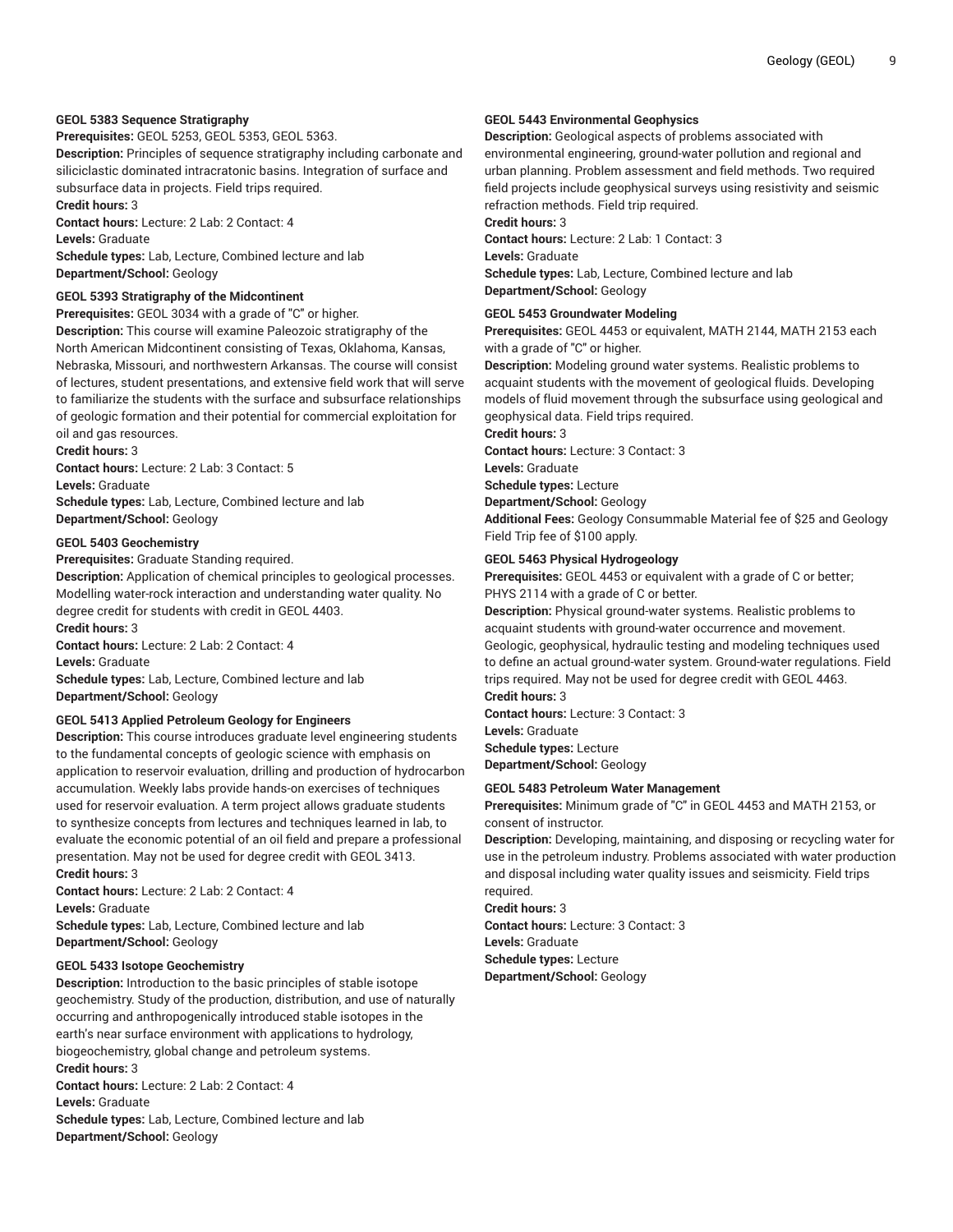#### **GEOL 5513 Marine Geology**

**Prerequisites:** Minimum grade of "C" in: GEOL 3034 and PHYS 1114 or PHYS 2014.

**Description:** Comprehensive examination of the geology of the ocean basins. Topics include: techniques of data collection and interpretation; shoreline, shelf and deep ocean processes; physical oceanography; origin and distribution of marine sediments; paleoceanography; marine mineral resources; marine tectonics and ocean history. Same course as GEOL 4513. May not be used for degree credit with GEOL 4513. **Credit hours:** 3

**Contact hours:** Lecture: 3 Contact: 3 **Levels:** Graduate **Schedule types:** Lecture **Department/School:** Geology

#### **GEOL 5523 Environmental Organic Geochemistry**

**Prerequisites:** CHEM 1314 and 1515 or equivalent; GEOL 3034 or equivalent; GEOL 4403 or equivalent or permission of instructor. **Description:** Introduction to some environmental aspects of organic geochemistry. Soils and sediments as pollutant receptors, sources of pollutants and selected aspects of environmental health.

**Credit hours:** 3 **Contact hours:** Lecture: 3 Contact: 3 **Levels:** Graduate **Schedule types:** Lecture **Department/School:** Geology

#### **GEOL 5533 Organic Geochemistry**

**Prerequisites:** CHEM 1314 and CHEM 1515 or equivalent; GEOL 3034 or equivalent.

**Description:** Chemistry of organic matter in sediments and rocks with an emphasis on marine and petroleum systems.

**Credit hours:** 3 **Contact hours:** Lecture: 3 Contact: 3 **Levels:** Graduate **Schedule types:** Lecture **Department/School:** Geology

#### **GEOL 5543 Introduction to Exploration Seismology**

**Prerequisites:** GEOL 4103 and GEOL 4303.

**Description:** Introduction to theory, techniques, and application of seismic to field of hydrocarbon, groundwater, and minerals exploration. Review of fundamentals of wave propagation, historical development of the science, and current literature on application and instrumentation. No credit for students with credit in GEOL 4543.

**Credit hours:** 3 **Contact hours:** Lecture: 3 Contact: 3 **Levels:** Graduate **Schedule types:** Lecture **Department/School:** Geology **Additional Fees:** Geology Field Trip fee of \$36 applies.

#### **GEOL 5573 Marine Biogeochemical Cycles**

**Prerequisites:** GEOL 1224 and GEOL 4403 and CHEM 1314.

**Description:** Analysis of the interactions between geological processes, biological activity, and chemical cycling for a range of elements. Limited discussion of atmospheric, terrestrial, and freshwater systems as they impact the oceans will also be discussed. Includes discussions of changes in elemental cycles through Earth's history and comparison to present-day patterns. No credit for credit in GEOL 4573.

**Credit hours:** 3 **Contact hours:** Lecture: 3 Contact: 3 **Levels:** Graduate **Schedule types:** Lecture **Department/School:** Geology

#### **GEOL 5583 Environmental Data Analytics**

**Prerequisites:** Minimum grade of "C" in MATH 2144.

**Description:** Provides theoretical and practical experience in extracting meaning from complex and heterogeneous environmental data sources to understand and manage the natural environment (geosphere, hydrosphere, biosphere, and atmosphere). May not be used for degree credit with GEOL 4583.

**Credit hours:** 3 **Contact hours:** Lecture: 3 Contact: 3 **Levels:** Graduate

**Schedule types:** Lecture **Department/School:** Geology

#### **GEOL 5603 Basin Evolution**

**Prerequisites:** GEOL 3014, GEOL 3034, GEOL 4403.

**Description:** Advanced topics in sedimentary basin studies, including tectonics, sequence stratigraphy, facies analysis, regional diagenesis, thermal evolution, regional hydrogeology, and distribution of natural resources.

**Credit hours:** 3 **Contact hours:** Lecture: 3 Contact: 3 **Levels:** Graduate **Schedule types:** Lecture **Department/School:** Geology

#### **GEOL 5633 Exploration Prospect Evaluation**

**Prerequisites:** Graduate standing and permission of the instructor. **Description:** Evaluation of exploration prospects in frontier and underdeveloped petroleum provinces using borehole-derived and geophysical data. Team taught course that uses industry provided datasets and current data management and interpretation software to reach drill or no-drill decisions based on science, risk analysis and economics.

**Credit hours:** 3 **Contact hours:** Lecture: 3 Contact: 3 **Levels:** Graduate **Schedule types:** Lecture **Department/School:** Geology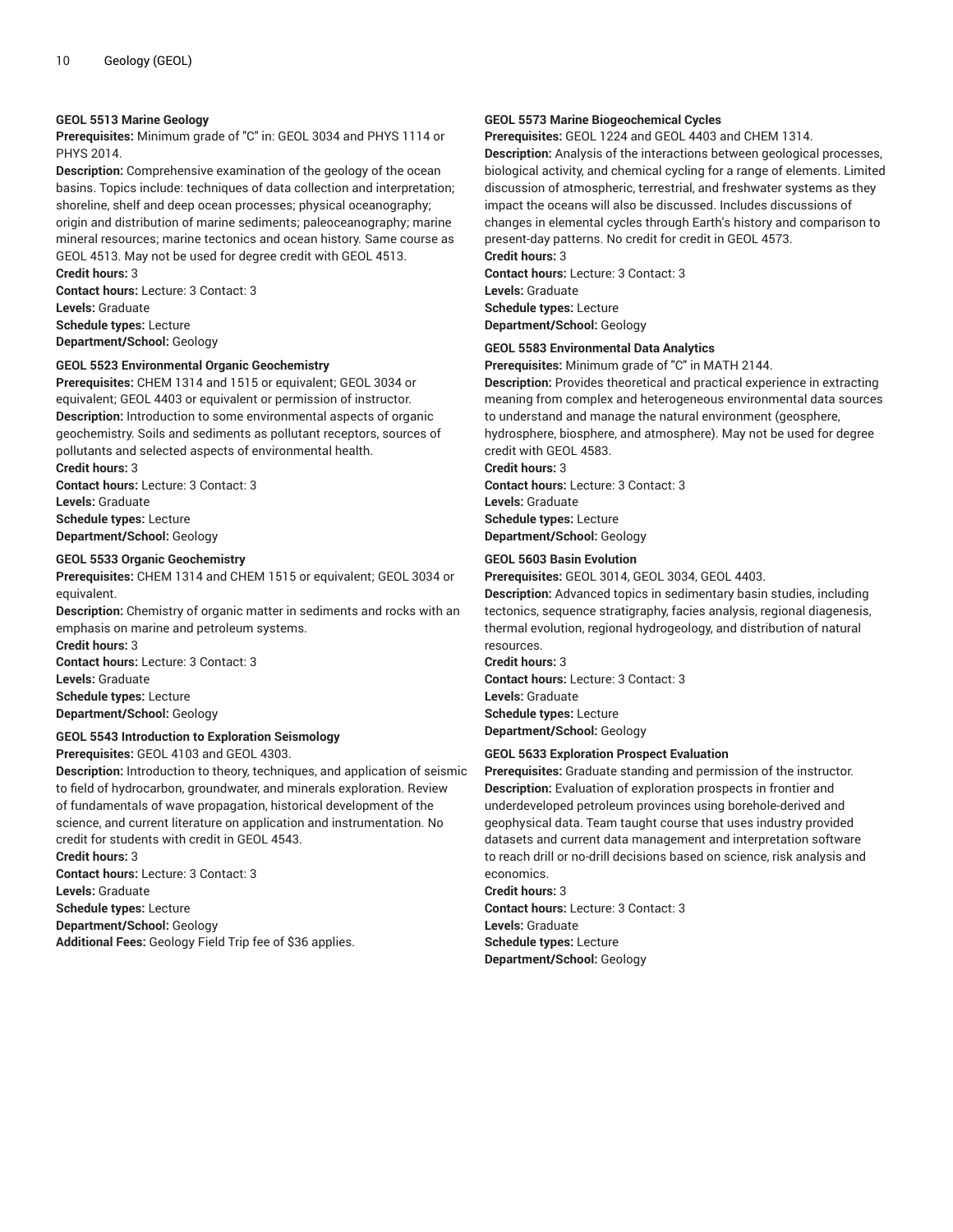# **GEOL 5643 Seismic Data Processing**

# **Prerequisites:** Consent of instructor.

**Description:** Theoretical background and practical training in the processing of seismic reflection and refraction data for petroleum, environmental, and engineering applications. Hands-on digital data processing using standard industry software. Topics to be covered include digital filtering, statics corrections, velocity analysis, deconvolution, stacking, and migration. May not be used for degree credit with GEOL 4643.

**Credit hours:** 3 **Contact hours:** Lecture: 3 Contact: 3

**Levels:** Graduate **Schedule types:** Lecture **Department/School:** Geology

**GEOL 5753 Volcanology**

**Prerequisites:** GEOL 2464 or equivalent with a grade of "C" or higher. **Description:** Examination of volcanic processes, products, and structures on Earth and other terrestrial bodies. Optional field trip. No credit for students with credit in GEOL 4753.

**Credit hours:** 3 **Contact hours:** Lecture: 3 Contact: 3 **Levels:** Graduate **Schedule types:** Lecture **Department/School:** Geology

# **GEOL 5773 Planetary Geology**

**Prerequisites:** GEOL 1114, and GEOL 3073 recommended. **Description:** Geology of planets and planetary bodies, including geomorphology, tectonics, geochemistry and geophysics; perspectives on exploration; and life in the universe. Course previously offered as GEOL 4773.

**Credit hours:** 3

**Contact hours:** Lecture: 2 Lab: 2 Contact: 4 **Levels:** Graduate **Schedule types:** Lab, Lecture, Combined lecture and lab **Department/School:** Geology

#### **GEOL 5981 Geoscience Internship**

**Prerequisites:** Consent of instructor.

**Description:** Student participation in a research project during an internship in a Geoscience-related professional work setting for graduate credit. Graded on a pass/fail basis. **Credit hours:** 1

**Contact hours:** Contact: 1 Other: 1 **Levels:** Graduate **Schedule types:** Independent Study **Department/School:** Geology

#### **GEOL 5990 Advanced Studies in Geology**

**Prerequisites:** Consent of instructor.

**Description:** Individual library, laboratory and/or field projects on facets of geology not covered by existing courses. Field trips may be required. Course previously offered as GEOL 5710. Offered for variable credit, 1-6 credit hours, maximum of 12 credit hours.

**Credit hours:** 1-6

**Contact hours:** Contact: 1-6 Other: 1-6

**Levels:** Graduate

**Schedule types:** Independent Study **Department/School:** Geology

#### **GEOL 6000 Doctoral Dissertation Research**

**Description:** Work toward doctoral dissertation in Geology. Offered for variable credit, 1-12 credit hours, maximum of 60 credit hours. **Credit hours:** 1-12 **Contact hours:** Contact: 1-12 Other: 1-12 **Levels:** Graduate **Schedule types:** Independent Study **Department/School:** Geology

**GEOL 6103 Gravity and Magnetic Methods**

#### **Prerequisites:** GEOL 4103.

**Description:** Principles of gravity and magnetic methods applied to petroleum, mineral, and groundwater exploration. Engineering applications will also be discussed. Data acquisition, processing and modeling using standard industry software will be emphasized. **Credit hours:** 3

**Contact hours:** Lecture: 2 Lab: 2 Contact: 4

#### **Levels:** Graduate

**Schedule types:** Lab, Lecture, Combined lecture and lab **Department/School:** Geology

# **GEOL 6133 Unconventional Petroleum Reservoirs**

**Prerequisites:** GEOL 4023.

**Description:** Review of unconventional sources of oil and gas production including coalbed methane, tight gas-sandstones, gas and oil-bearing shales and transition zone, high-water saturation sandstones and carbonates.

**Credit hours:** 3 **Contact hours:** Lecture: 3 Contact: 3 **Levels:** Graduate **Schedule types:** Lecture **Department/School:** Geology

#### **GEOL 6213 Plate Tectonics**

**Description:** Earth's evolution within the framework of plate tectonics. Examination of structural associations in relation to tectonic plate boundaries. Mechanisms for place tectonics and implication for resources and the environment. May not be used for degree credit with GEOL 4213.

**Credit hours:** 3 **Contact hours:** Lecture: 3 Contact: 3 **Levels:** Graduate **Schedule types:** Lecture **Department/School:** Geology

#### **GEOL 6283 Geology of Shales**

**Prerequisites:** Graduate standing or permission of instructor. **Description:** Team-taught course that combines different geological techniques towards gaining a better understanding of shales as source and reservoir rock. These include petrography, XRD, SEM, Organic and Inorganic chemistry, geophysical logs, paleoecology and biostratigraphy. This course will involve lecture as well as laboratory techniques.

# **Credit hours:** 3

**Contact hours:** Lecture: 2 Lab: 2 Contact: 4 **Levels:** Graduate

**Schedule types:** Lab, Lecture, Combined lecture and lab **Department/School:** Geology